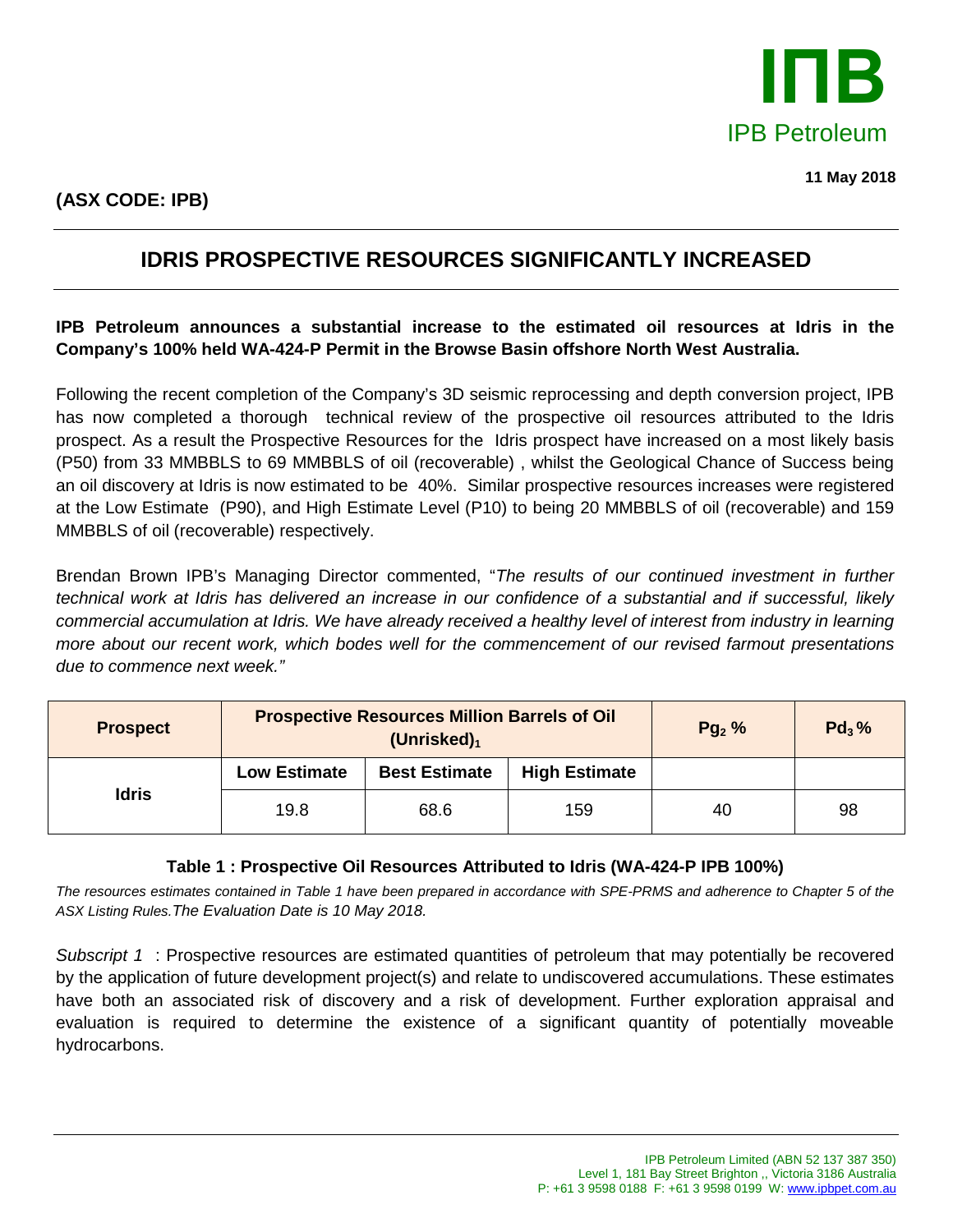

*Subscripts 2 & 3 :* The Company has also completed its risking of these prospective resources, and provides both a geological risk Pg ( ie chance of discovery) as well as a chance of development, Pd, assuming a successful discovery.

## **Basis of Estimation:**

The Idris prospective resources were based on the result of the recent depth conversion project covering a 75km<sup>2</sup> area over the WA-424-P permit's Gwydion oil discovery, and updip area. IPB's interpretation that the oil leg measured and sampled at Gwydion lies below the 3D seismically derived structural spill point, indicative of a much larger oil accumulation contained in a stratigraphic trap.

Based on the measured well data at Gwydion, and considering comparable petroleum geological and reservoir parameters of other regional analogue fields such as the Stag field in the Carnarvon Basin, IPB has calculated a range of resource estimates probabilistically resulting in those resources disclosed in Table 1.

IPB also completed an internal risk review resulting in the quoted Pg (Table 1) being IPB's estimate of the geological chance of success in relation to a stratigraphic accumulation at Idris. Assuming future exploration success, IPB conducted an internal assessment of the likelihood of development Pd. Accordingly, based on an estimated minimum recoverable economic volume threshold at Idris of approximately 10.8 MMBBLS IPB derived a Pd (Table 1) being the estimated probability of exceedence above this minimum estimated commercial threshold in the event of a discovery.



**3D Seismic Line over Gwydion and Idris (in depth) with oil and gas and water contacts superimposed as measured in the Gwydion 1 well**